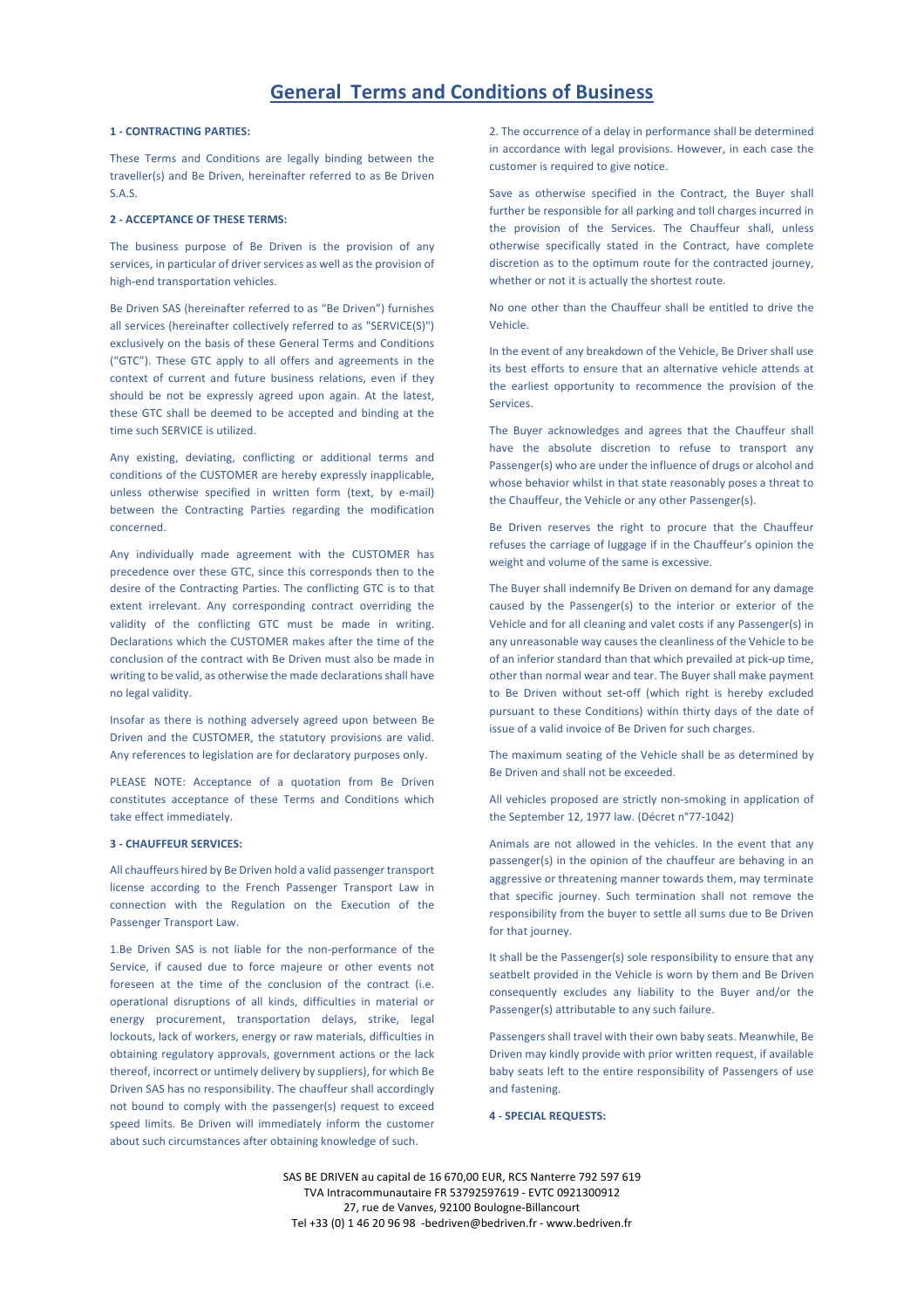Specific requests should be advised at time of booking. Please note that every effort will be made to secure special requests, however ; they cannot be guaranteed.

### **5 - PRICES & ARRANGEMENTS:**

1. Unless the Contracting Parties have agreed otherwise in writing, the Be Driven prices on the price list shall apply, which can be requested from Be Driven.

2. The CUSTOMER is liable for payment of the remuneration stated in the offer, in the order confirmation and/or in the contract for the SERVICE plus the respective statutory valueadded-tax. The terms of payment specified on the invoice apply.

3. The payments for the utilized SERVICE shall be made exclusively to the account of Be Driven. The deduction of a discount is permissible only by express agreement between Be Driven and the CUSTOMER in writing. The furnished SERVICE can be reliably calculated using the tracking data. The CUSTOMER may view the data for 30 days, after which they will be permanently deleted. Complaints regarding the SERVICE furnished by Be Driven must be reported within 14 days to Be Driven in writing.

Provided that the Contracting Parties have made no fixed price agreement, reasonable price adjustments due to changes in costs of labor, materials and distribution of SERVICES, which take place three (3) months or later after the conclusion of the contract, remain reserved. The agreed upon prices are based on the raw material costs for gasoline valid at the time of the conclusion of the contract.

### **6 - EXTRA EXPENSES, MEALS & ACCOMMODATION:**

Our Prices do not include Highway fees, Parking fees and accommodation for drivers (140 EUR w/o Taxes (+VAT 20%)) per night and per Driver if the Driver have to stay over.

Driver's meal will be charged if the service is carried out between 12:00 and 14:00 and between 19:00 and 21:00.

Driver shall not work more than 14 Hours per day.

Additional Fee of 50 % will be charged on December 24th, 25th, January 1st and May 1st.

# **7 - METHOD AND TERMS OF PAYMENT:**

Service booked must be paid in advance through the following ways of payment:

Payment may be made in cash (within the maximum of the regulatory limit), cheque (drawn exclusively on a bank domiciled in France), Credit Card (Visa American Express & MasterCard Credit Cards and Payments in Euro € & USD \$) by filling out the Debit Authorization Form received with quotation and to return to contact@bedriven.fr prior to any Service., wire transfer (at least 48 hours before Services) or any other means of payment accepted by the Service Provider. At the time of payment by bank card, the Customer agrees to use only and personally the card of which he is the owner. In case of fraudulent use, the Service Provider's responsibility cannot be engaged. The Customer shall indicate at the time of payment the number, the validity date and the cryptogram of his bank card. Remote payment by bank card is fully secured by SSL protocol and insured by an organization specializing in online secured transactions. Transmission of bank data takes place by secured link and directly onto the Internet

website of said organization. In any event, non-availability of the electronic payment service can in no case dispense the Customer from its obligation to pay for the chosen Services. Any delay in payment will, after the sending of a letter of formal notice, result in the invoicing of late payment interest exclusive of tax, equivalent to application of a rate equal to the rate of the European Central Bank, increased by 10 points. For the payment of additional services to the original reservation, your credit card will be requested to guarantee the booking and the balance shall take place before the end of the service.



#### **8 - CANCELLATION CONDITIONS:**

The cancellation of the booked services, must be sent via email at Contact@bedriven.fr

Be Driven SAS shall send a confirmation of the cancellation. If the Customer does not receive such confirmation is the Customer's responsibility to call our Call Center available 24 hours a day.

Less than 24 H : 100% of the total service Penalty.

Between 48 H & 24 H : 50% of the total service Penalty

Before 48 H : No penalty unless specific car renting or any specific expenses advance

### **9 - LUGGAGES:**

Each passenger may bring a number of luggage (usually 2) that can be carried in the car. In the case of bulky luggage, we ask to inform us during the booking. Luggage shall not exceed 30 kg per passenger.

In the case of non-communication Be Driven or its staff can refuse to carry bulky objects or luggage in excess compromising the safe and optimal visibility of the chauffeur while driving.

Luggage is transported under exclusive responsibility of the Customer. The forgotten luggage in the coach will be held at our offices or delivered upon request at the address indicated by the customer at his own expenses.

#### **10 - GRATUITIES:**

Gratuities for guides, drivers, porters, staff, ship crew and Tour Managers are not included and are at the discretion of the traveler.

### **11 - NOTICE OF DEFFECT:**

The client must notify Be Driven of any complaints or defects of the transport services within three working days after the client has become aware of them. If no notification has been received, the service is deemed to have been duly rendered and the claim for fees of Be Driven to the person who rented the vehicle remains unaffected. If, as an exception, the client cannot be reasonably expected to fulfil the notification period, he shall notify the defect as soon as possible. The client shall proof the unreasonableness to comply with the notification period.

# **12 - PLACE OF JURISDICTION, APPLICABLE LAW, WRITTEN-FORM CLAUSE, TRANSLATION OF GTC:**

If the client does not have a general place of jurisdiction in France or in any other EU member state, the seat of Be Driven shall be the exclusive place of jurisdiction for any and all disputes arising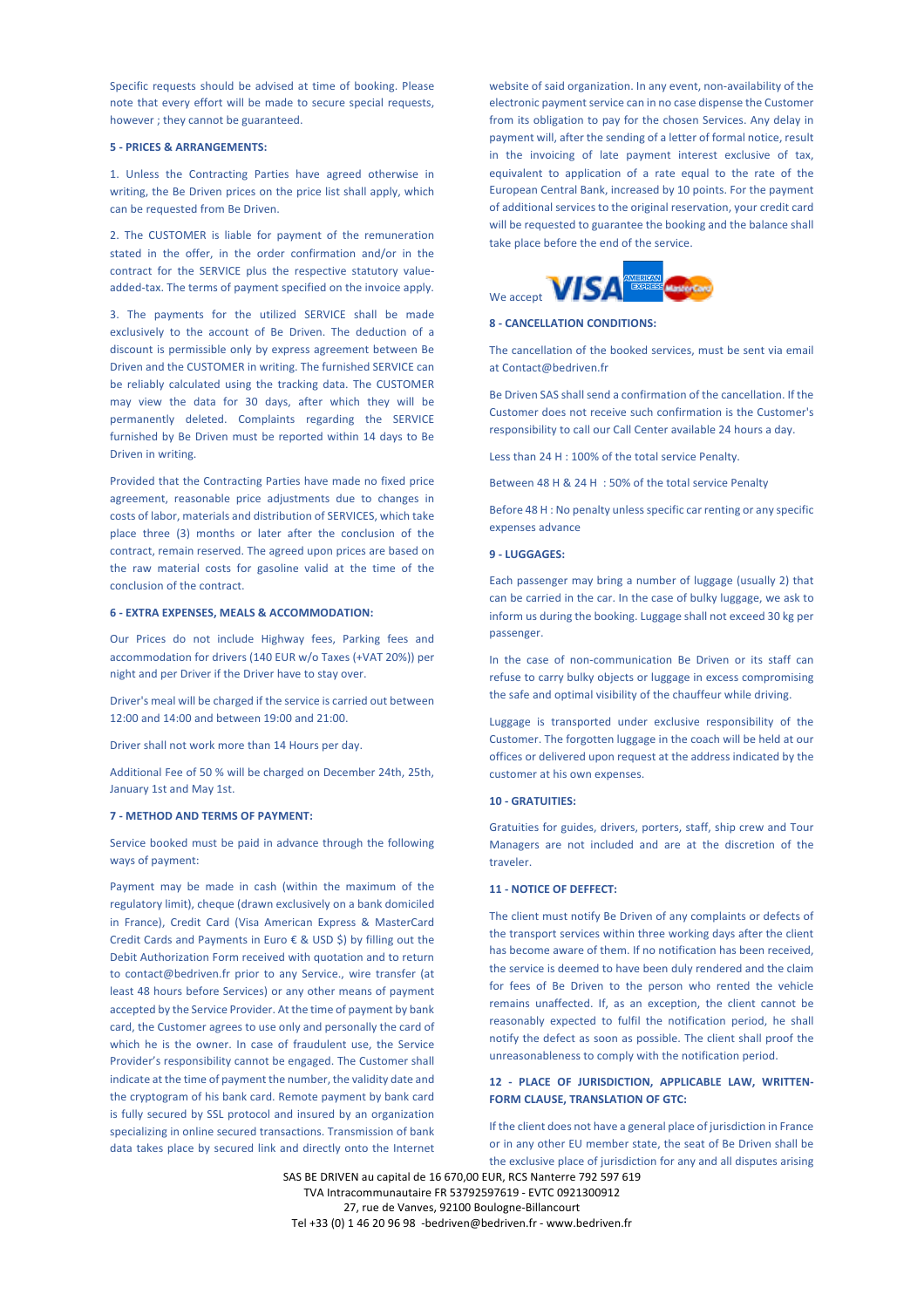from this agreement. If the client is a merchant, a legal person of the public law or a public legal special asset, the place of jurisdiction shall be the court which is competent for the seat of Be Driven and Be Driven shall be entitled to sue the client at his general place of jurisdiction. French Law shall apply to this agreement. Any oral commitments made by Be Driven, its representatives or other agents shall be confirmed in writing by Be Driven, to be effective. These General Terms and Conditions will also be available as a translation into English due to the international business relations of Be Driven. In case of deviations between the contents of the English translation and the French original, the French original shall prevail.

### **13 - ARBITRATION AGREEMENT:**

Any claim arising out of or relating to these Terms and Conditions, to the Limits on Be Driven's Responsibility clause, to the brochure, to any information relating in any way to the trip, to the trip itself or to any products or services related to the trip, shall be settled in the first instance by binding arbitration in the applicable legal forum as detailed in these Terms and Conditions. In lieu of a personal appearance at arbitration the arbitration may be conducted by telephonic means. Arbitration is the exclusive forum in the first instance for dispute resolution and except as otherwise provided by statute, each party shall bear its own costs and expenses and an equal share of the arbitrator and administrative fees.

### **14 - ACCURACY OF MATERIALS**

The Internet sites of Be Driven provide you with a wide range of carefully prepared information which are updated on a regular basis. Errors are possible, despite the careful verification The materials appearing on Be Driven's website could include technical, typographical, or photographic errors. Be Driven does not warrant that any of the materials on its website are accurate, complete or current. Be Driven may make changes to the materials contained on its website at any time without notice. However Be Driven does not make any commitment to update the materials. Any liability for the topicality, completeness or correctness of the information provided by us is excluded. We expressly reserve the right to change, supplement or delete the Internet sites of Be Driven at any time without any notification in advance. The Internet sites of Be Driven comprise links to third party Internet sites. We have no influence on the design or content of these sites of third parties and we do not adopt their contents. The usage conditions of the respective provider apply to the use of these sites of third parties. We neither assume any liability for illegal, incorrect or incomplete contents of third party sites nor for damages which are caused due to the use or nonuse of the links to the sites of third parties. We are only and insofar responsible for the contents of these sites if we were positively aware of possible illegal or criminal contents and if it was technically possible or reasonable to prevent the use. We will not secure any data or contents of emails which you will transmit. We will not assume any liability for the loss of such data.

# **15 - PERSONAL DATA**

Processing activities carried out. The personal data communicated by the Customer are processed by computer by the Service Provider, notably in the context of execution and management of its contractual relationship with the Customer, its legitimate interest in improving the quality and operational

excellence of the services offered to said customers or fulfilment of certain regulatory obligations. The processing of these data is carried out in compliance with Law no. 78-17 of 6 January 1978, currently in force and/or any other law or any other Community Regulation applicable (hereinafter "Personal Data Legislation"). The Service Provider processes, collects and retains only the personal data communicated voluntarily by the Customer, such as: surname, forename, date of birth, contact details, nationality, bank details, etc., notably for the purposes of supplying the Services ordered, managing its contractual relationship with the Customer, sending offers for products and services offered by the Service Provider and/or its partners and producing statistics. At the time of each booking, the Customer will be invited to fill out or complete a form on which some sections, marked with an asterisk, will be mandatory. In the absence of any response or if the information provided is incorrect, the Service Provider may decide not to process the Customer's request. Other data are optional. The Customer will guarantee the veracity and accuracy of the information provided by themselves or any other third party using their data in connection herewith. Recipient of Data. Access to the personal data of Customers is granted only to those persons and services who are authorized to be aware of them in the context of the processing purposes mentioned above and/or provided such access is required by a statutory or regulatory basis, unless you tick the box expressly agreeing to receive offers and information from the Service Provider's partners. The Service Provider may share the personal data of Customers with authorized suppliers in order to carry out services on its behalf which may be situated in other countries. Before doing so, the Service Provider takes all necessary measures to ensure that the personal data of Customers benefit from appropriate protection as required by the Personal Data Legislation and its internal policies. Period of retention. The Service Provider undertakes to retain and store the Customer's personal data for a period which does not exceed the period necessary for the purposes for which they are collected and processed, and extended, where applicable, by the applicable statutory or regulatory periods of limitation. Rights of the Customer. Under the Personal Data Legislation, the Customer has a right of access, rectification, removal, portability or to be forgotten in connection with the personal data concerning them, along with a right of restriction of the processing of their data and of objection to this processing for legitimate reasons. To exercise these rights, the Customer can contact us at contact@bedriven.fr citing their full name and the purpose of their request. We may ask the Customer for additional information in order to identify them and be able to process their request. The Customer also has the right to issue specific or general instructions concerning the retention, erasure and communication of their data post-mortem. If they are of the opinion that their rights are not being respected, the Customer has a right to file a complaint with the French data protection authority, the Commission Nationale de l'Informatique et des Libertés, via the following link: www.cnil.fr. However, we would ask the Customer to send us any request beforehand, contacting us at the address given above so that we can process their request and reach an amicable solution. For any queries or comments about this article, the Customer may contact us at contact@bedriven.fr

Security. The Service Provider undertakes to guarantee the security and confidentiality of the personal data communicated and transmitted by the Customer in order to prevent them being